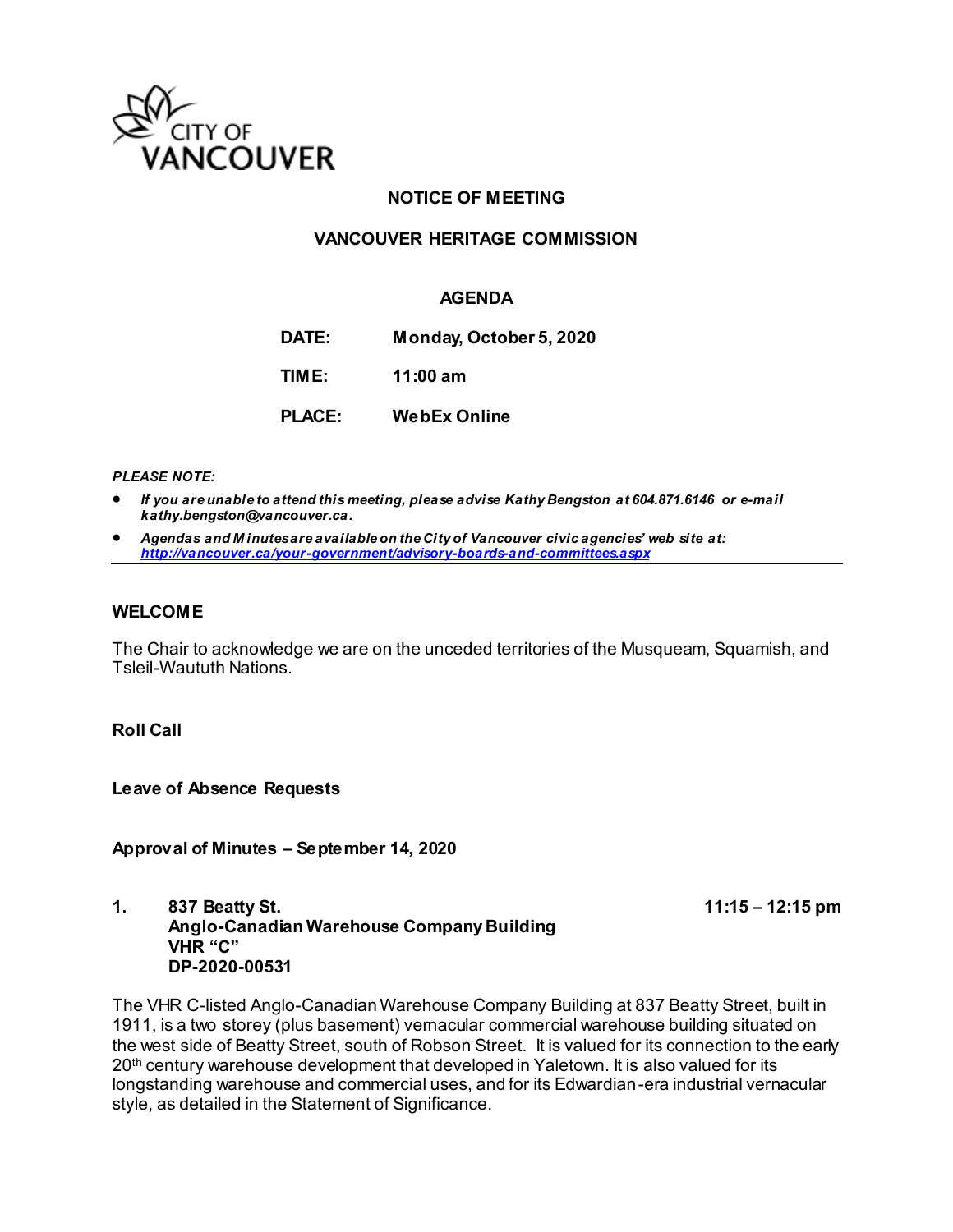A Development Permit application has been received, proposing the retention of, and addition to, the Anglo-Canadian Warehouse Company Building. The two storey building is proposed to have a four storey addition set on the current structure, which due to its original design and unbuilt expansion can structurally accommodate this addition.

The building was originally intended to facilitate a four level vertical addition in the years following its construction, as indicated by archival drawings. The heavy timber structure was oversized to accommodate the additional gravity loads of the expansion. However, due to the economic recession that began around 1914, that work was never undertaken. The current structure has been confirmed by an engineer to be able to accommodate a four storey addition. The addition is intended to respond to this historical context: therefore, three of the proposed additional floors are not set back on any sides, while the top floor is set back, primarily on the north side but also along the front.

Heritage designation is proposed as part of this application. Conservation will include a new historically-compatible storefront, restoration of wood sash windows on all sides – other than the rear, which retains its original windows – and a compatible yet distinguishable and subordinate four-floor expansion that responds to the heritage context of not only this building but the grouping of three other warehouses immediately to the south, in terms of colour, material and window pattern. Given that the front parapet had been previously shortened, squared off and altered to remove the articulations at the end bays, minimal change to the front façade will be necessary to join the original and the new section. To compensate for designation, the Director of Planning is willing to consider 10% density bonus (to allow 5.5 FSR instead of 5.0 FSR on this site).

#### **Issues:**

- Compatibility of the rooftop addition with the heritage building: massing, colour, materials, lack of setbacks
- Overall conservation plan and degree of retention, specifically the removal of modest amounts of the already-altered parapet
- Specific proposed treatments: enlargement of certain rear windows on the only façade that is most intact
- Support for Heritage designation
- Support for relaxations sought

**Staff:** Hugh McLean, Heritage Planner; Kevin Spaans, Development Planner

**Applicant:** Bryan Beca and Steve McFarlane, Mcfarlane Biggar Architects + Designers inc.[, bbeca@officemb.ca](mailto:bbeca@officemb.ca) [smcfarlane@officemb.ca](mailto:smcfarlane@officemb.ca)

Heritage Consultant: Donald Luxton and Associate[s donald@donaldluxton.com](mailto:donald@donaldluxton.com)

**Attachments:** Elevations and Floor Plans, Design Rationale, Conservation Plan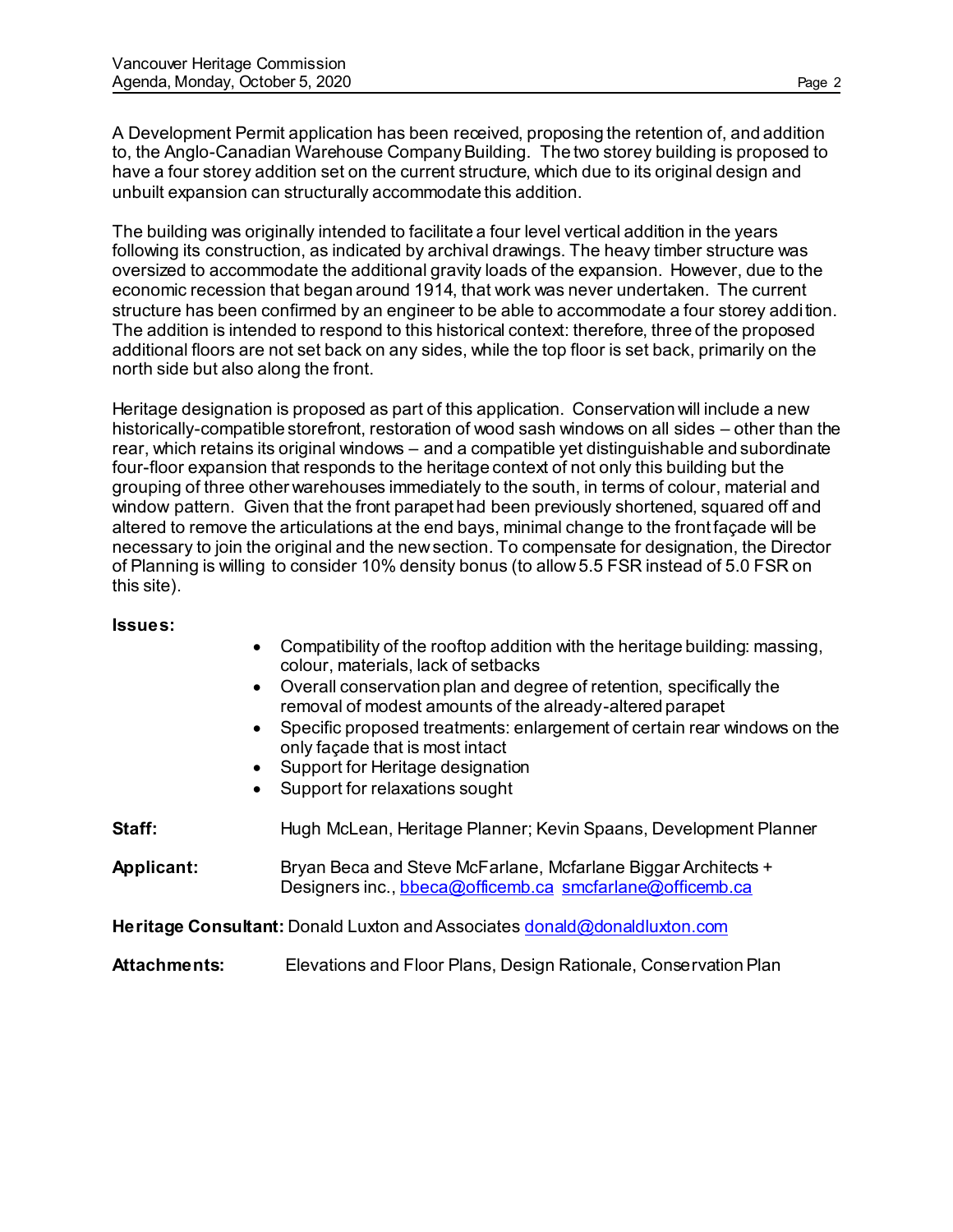#### **2. 3102 Main St. – Heritage 12:15 – 12:45 pm VHR "A", Designated DP-2020-00686**

An application has been received to resurface the roof of Heritage Hall with North Country Slate ("unfading black") in a diamond pattern. This is an amendment to a Development Permit (DP-2019-00567) issued in October 2019 for seismic upgrades of Heritage Hall, including an original proposal to resurface the roof with Vermont Red Slate.

Heritage Hall was built in 1914 as "Postal Station C". It is valued for its use as a federal government facility for seven decades, its adaptation for community uses, and its architecture. It is an "A" listing on the Vancouver Heritage Register and protected by municipal designation. The building is owned by the City of Vancouver and is subject to a long-term lease with the Heritage Hall Preservation Society.

Staff have also received a pre-application for the Heritage Incentive Program which includes this scope of work. If the pre-application progresses successfully to the Application Phase, the project will be brought back in its entirety to the Vancouver Heritage Commission for review. This includes an analysis of how the project meets the Heritage Incentives Program's policies and procedures.

- **Issues:** Proposed change to significant visual feature of heritage building
- Staff: Amber Knowles, Heritage Planer
- **Applicant:** Barry McGinn, McGinn Engineering & Preservation Ltd[, mcginneng@telus.net](mcginneng@telus.net%20) John Ross, Project Manager, Real Estate and Facilities Management, City of Vancouver[, john.ross@vancouver.ca](john.ross@vancouver.ca)

**Attachments:** Statement of Significance, Conservation Procedures Outline, Development and Conservation Proposal

## **3. Statement of Significance and 12:45 – 12:55 pm Vancouver Heritage Register Subcommittee Report**

The report from the Statements of Significance and Vancouver Heritage Register Subcommittee meeting of September 21, 2020 will be presented.

**Staff:** Maxine Schleger, Heritage Planning Analyst

**Attachments:**Reports from the Statements of Significance and Vancouver Heritage Register Subcommittee Meeting of September 21, 2020